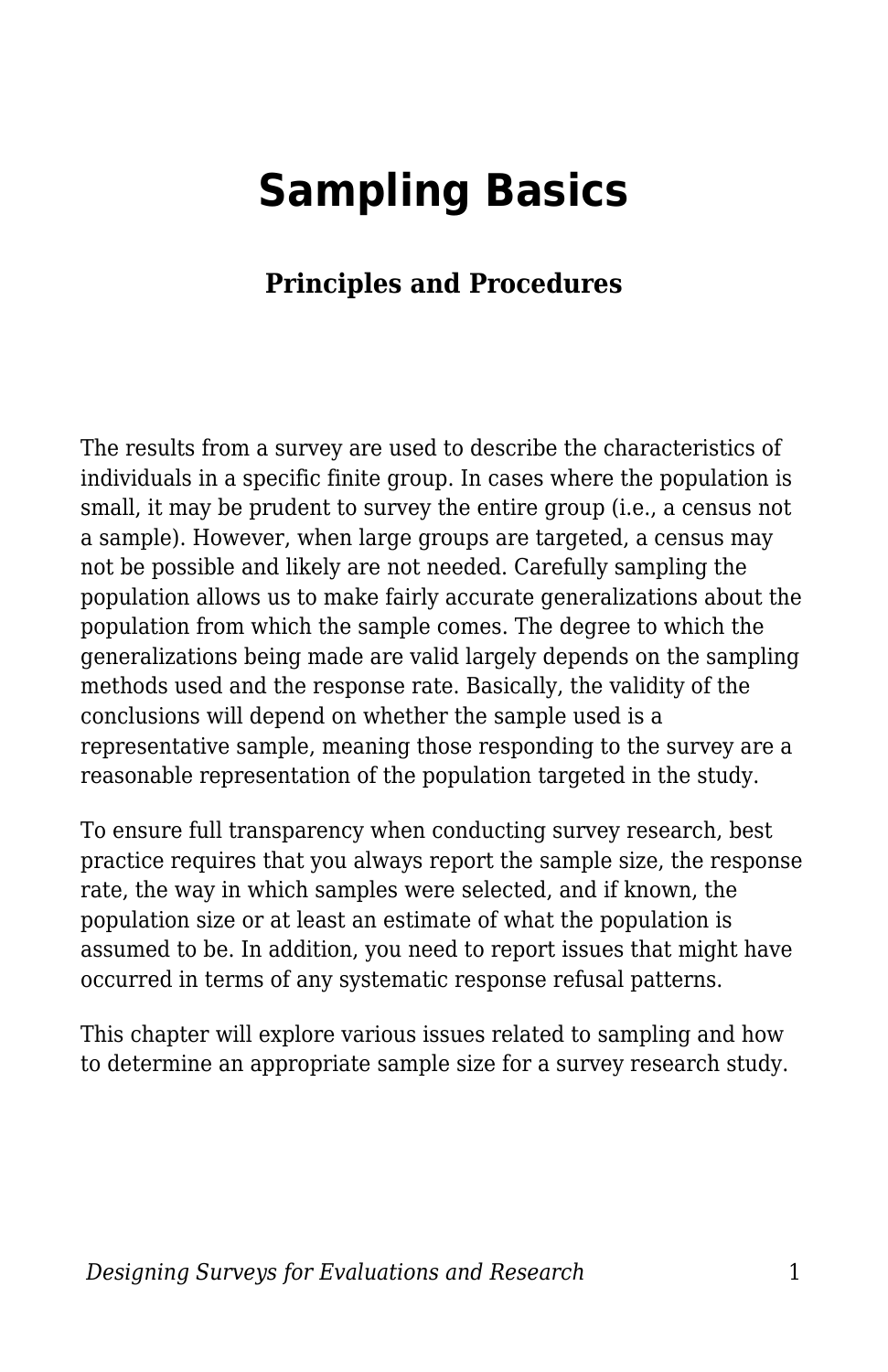### **Measurement Error Related to Sampling**

With regards to sampling, there are generally two ways that measurement errors can occur. The primary problem is sampling errors, but response refusal issues can also increase measurement error. You will likely never know the degree to which these errors have affected a study. The primary way to alleviate these problems is to increase the size of the sample. Still, you should always assume there will be some degree of measurement error.

Sampling error occurs when those chosen to take a survey do not adequately mirror (represent) those in the population from which the sample was drawn. Fundamentally, this is an issue because the results over- or underrepresent various subgroups within the population. When this happens, the results obtained from the survey are not generalizable and are considered flawed (biased). This can easily happen with small samples, especially when there are several smaller subgroups within the population; however, survey error can also be the result of the sampling techniques used.

Response refusal can be another problem. Even when efforts to adequately sample the population are made, you cannot force individuals to respond to the survey. When a large number of potential respondents choose not to complete a survey, the results may not be generalizable (i.e., they may not accurately represent those in the population). The degree to which response refusal affects generalizability depends on whether the refusal pattern is random or systematic. When potential respondents do not complete the survey, you need to determine whether the response refusal is spread equally across the sample regardless of an individual's characteristics or subgroup membership. This would mean the response refusal is random, in which case the sample will continue to be fairly representative of the population. However, if the response refusal is systematic—meaning one group of individuals with similar characteristics is more likely not to complete the survey compared to

*Designing Surveys for Evaluations and Research* 2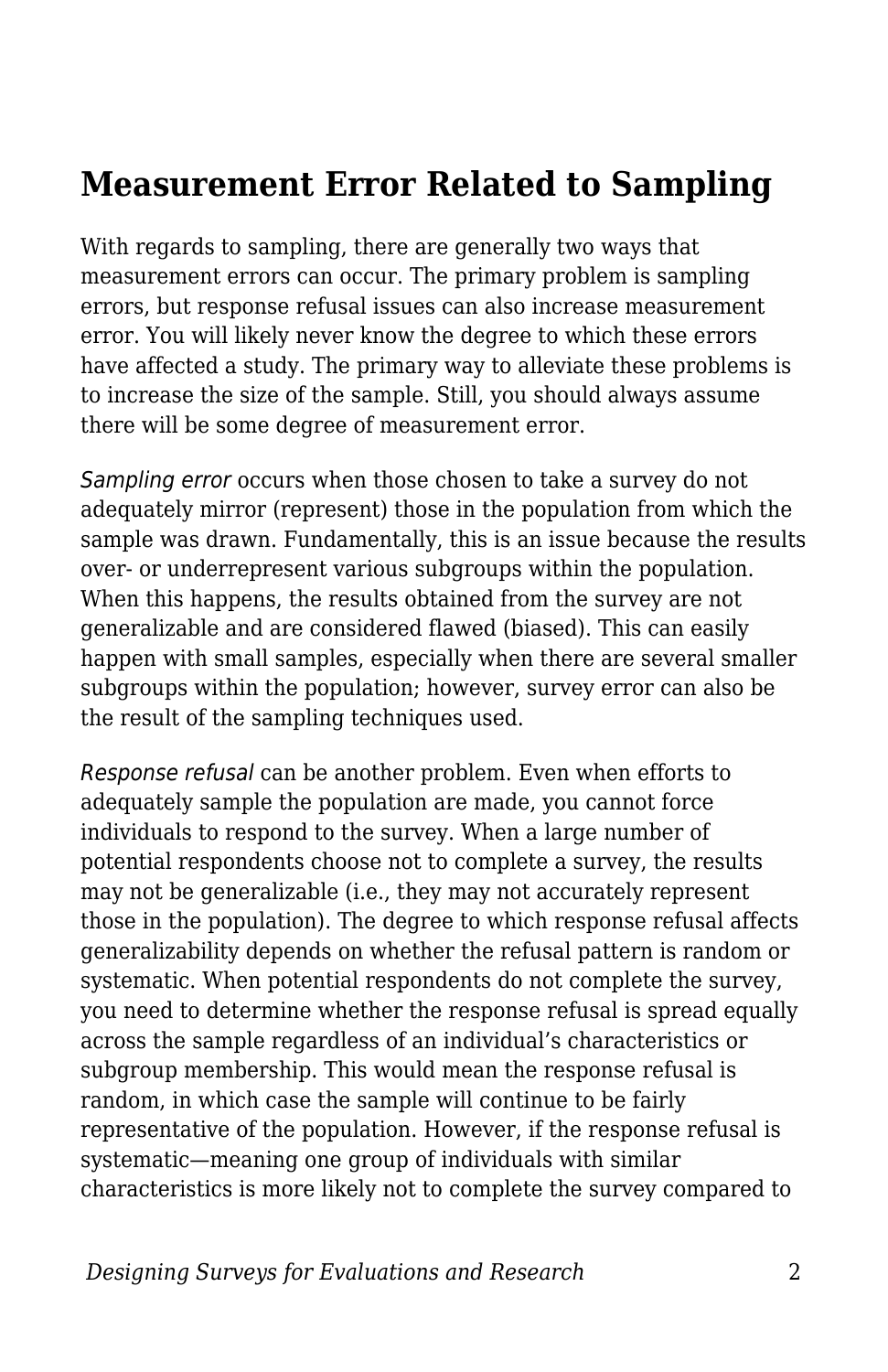other groups of individuals—then you have a problem.

### **Oversampling as a Solution**

One common solution to both these problems is to increase the sample size by oversampling the population. With random response refusal and sampling error in general, oversampling may help solve the problem. However, increasing the sample size will not fix the problem of systematic response refusal. For this reason, you should always examine the characteristics of respondents who choose not to take the survey to determine if any discernable pattern can be found and to make sure there are no systematic response refusal issues. This may not be possible if you do not have access to information about non-respondents.

It is generally a good idea, at least in theory, to use as large a sample as possible. This will maximize the likelihood of obtaining good representation for the general population and subgroups within that population. In practice, if you are studying a small, finite population, you may need to invite all to participate. However, if the population is large, you may not be able to survey everyone, and you likely don't need to. One argument for not increasing the sample size is cost, but with the prevalence of online surveys, cost is often not an issue. Access can be a challenge and a good reason for not surveying the entire population (e.g., when the population includes younger children). Perhaps the best reason for not obtaining a larger sample is that it simply is not needed. At some point, surveying additional individuals would not change the result, and oversampling may lead to survey fatigue (and decreased response rates). If those in a particular population are inundated with invitations to complete surveys, they are less likely to respond. This can negatively affect everyone trying to obtain survey data from that population. Survey fatigue associated with receiving frequent invitations to complete surveys is a serious concern for researchers.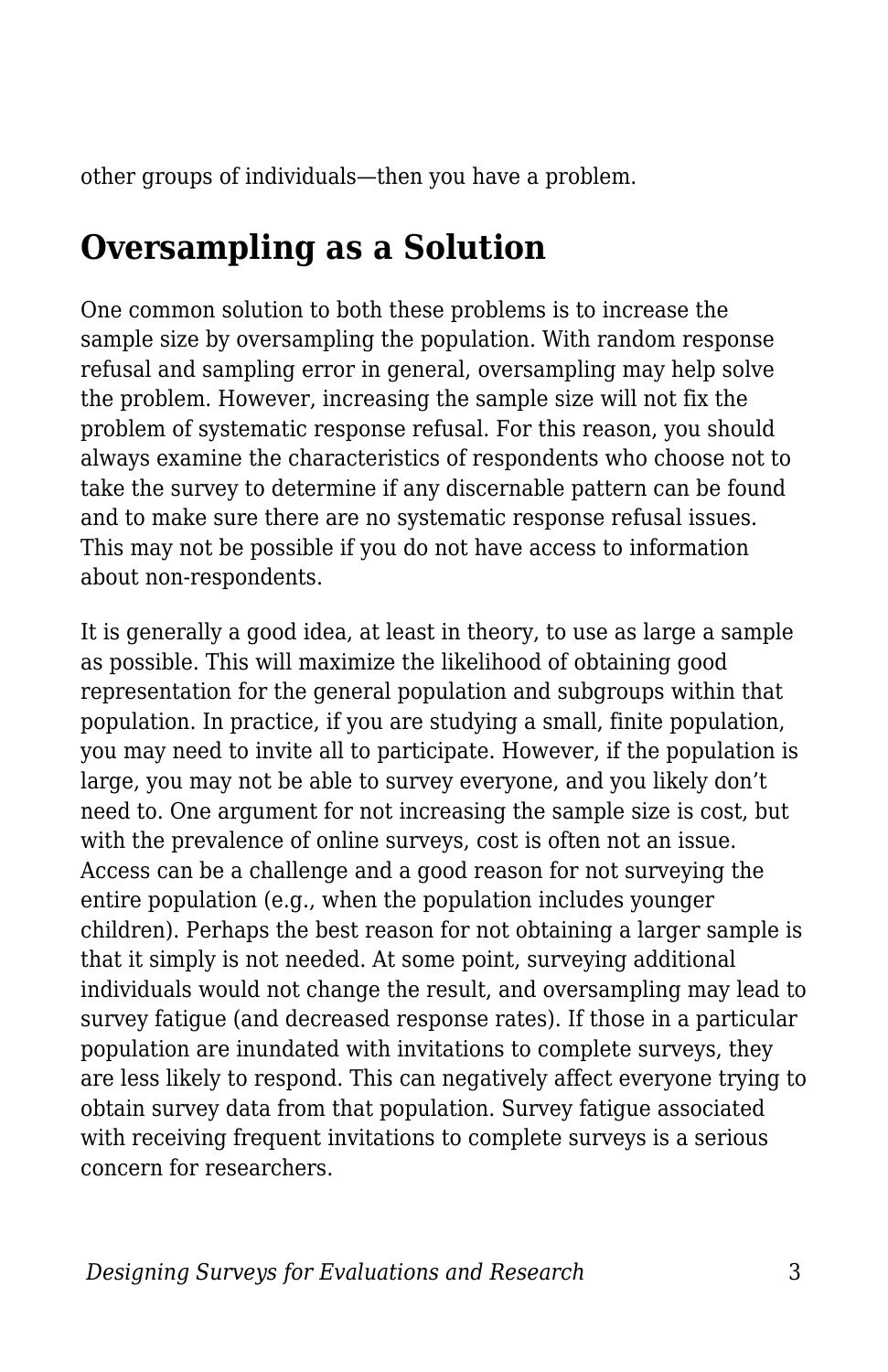### **Incentives and Compensation**

One way some choose to alleviate the survey error and response refusal problems—one that may also reduce systematic response refusal issues—is to offer respondents an incentive to complete the survey. This can be done by offering payment or some other form of compensation. Some surveys offer the opportunity to win a reward (e.g., offering those who complete the survey entry into a prize drawing). This has been found to be effective in some cases but not all. The degree to which compensation will be effective depends on how enticing the incentive is for the participants and the integrity of the individuals. In truth, offering incentives in not always effective and may have some unintended negative consequences. Certainly, adequately compensating people for the time and effort it takes to complete a survey may increase response rates and reduce systematic error. However, while more respondents may complete the survey, several might do so without any intention of answering items thoughtfully or accurately; they simply want the compensation. Likewise, if the incentive is somehow coercive (individuals are forced to complete the survey), not only does this potentially violate ethical practice guidelines but it will also likely produce flawed data if respondents don't take the time to reflect and respond honestly. If the research requires Institutional Review Board (IRB) approval, further guidelines for offering incentives may also apply.

# **Determining an Appropriate Sample Size**

To get a rough estimate of the number of individuals that should be included in a sample (i.e., a sample size large enough to accurately represent the population), you can use previously calculated estimates, organized and provided in statistical tables like the one below. There are also online sample size calculators. Looking at Table 1, you will note that when the population you are trying to describe is small, you will need to survey a large proportion of the population in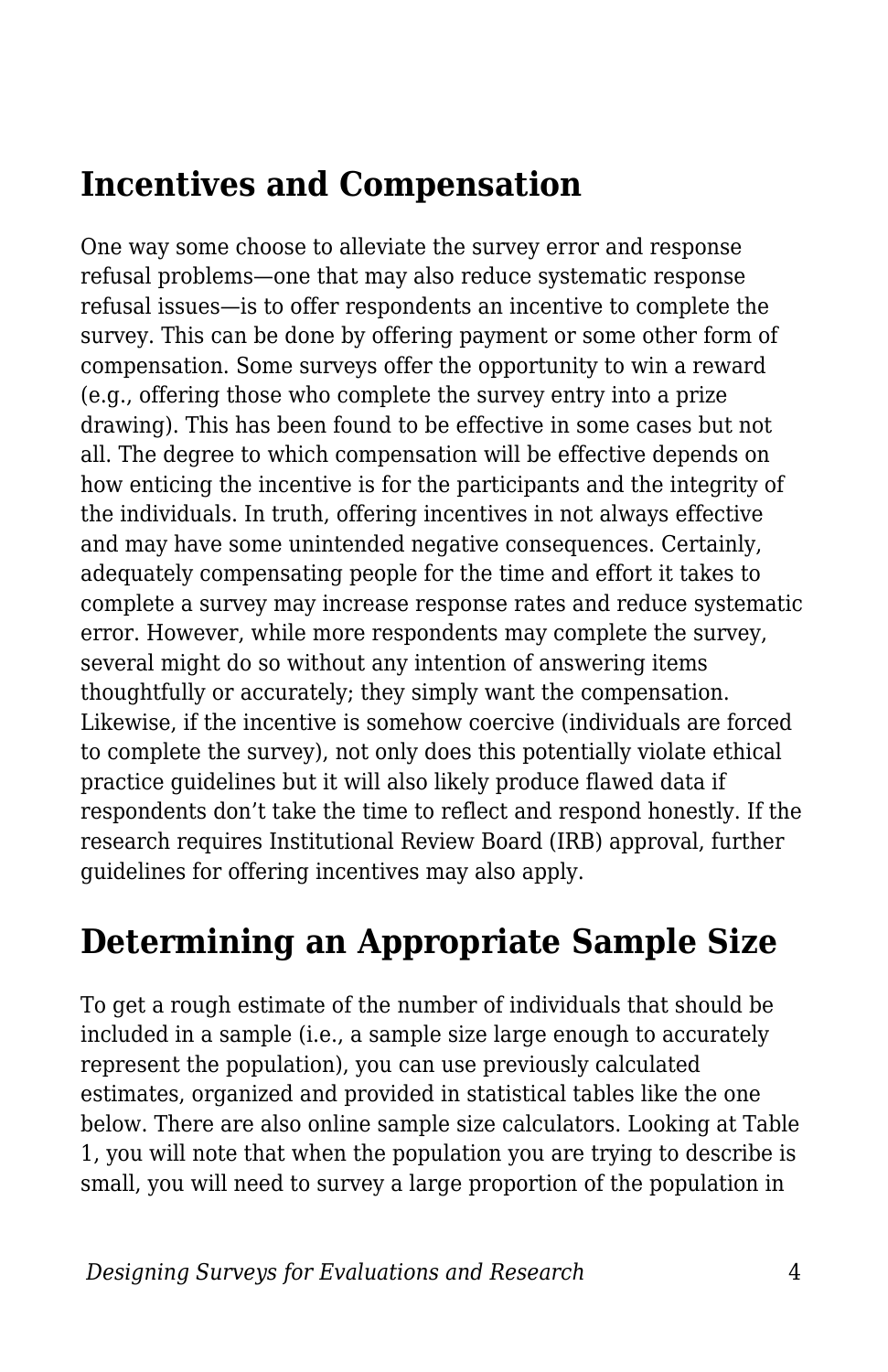order to have confidence in your results. On the other hand, once your population gets to a certain size, increasing the size of the sample will probably not improve the results.

Based on these data, a sample size of 300 to 400 will likely suffice in most cases. For populations less than 1000 individuals, you will need to obtain responses from a large proportion of the population and, if feasible, you may wish to invite all those in the population to respond for response refusal reasons. For small populations of 100 or less, you will likely need to survey almost all those in the population if you wish to obtain valid results.

Table 1

Recommended Sample Size for a Given Population

| <b>Estimated</b><br><b>Population</b>    | Required<br><b>Sample Size</b> | <b>Estimated</b><br><b>Population</b> | Required<br><b>Sample Size</b> |  |
|------------------------------------------|--------------------------------|---------------------------------------|--------------------------------|--|
| 500,000,000                              | 384                            | 1,000                                 | 278                            |  |
| 10,000,000                               | 384                            | 750                                   | 254                            |  |
| 500,000                                  | 384                            | 500                                   | 217                            |  |
| 100,000                                  | 384                            | 400                                   | 196                            |  |
| 75,000                                   | 382                            | 200                                   | 132                            |  |
| 10,000                                   | 370                            | 100                                   | 80                             |  |
| 5,000                                    | 357                            | 50                                    | 44                             |  |
| 3,000                                    | 341                            | 25                                    | 24                             |  |
| 1,500                                    | 306                            | 10                                    | 10                             |  |
| Adapted from Krejcie, and Morgan, (1970) |                                |                                       |                                |  |

*Note*. Recommended sample size is based on a required 95% confidence level.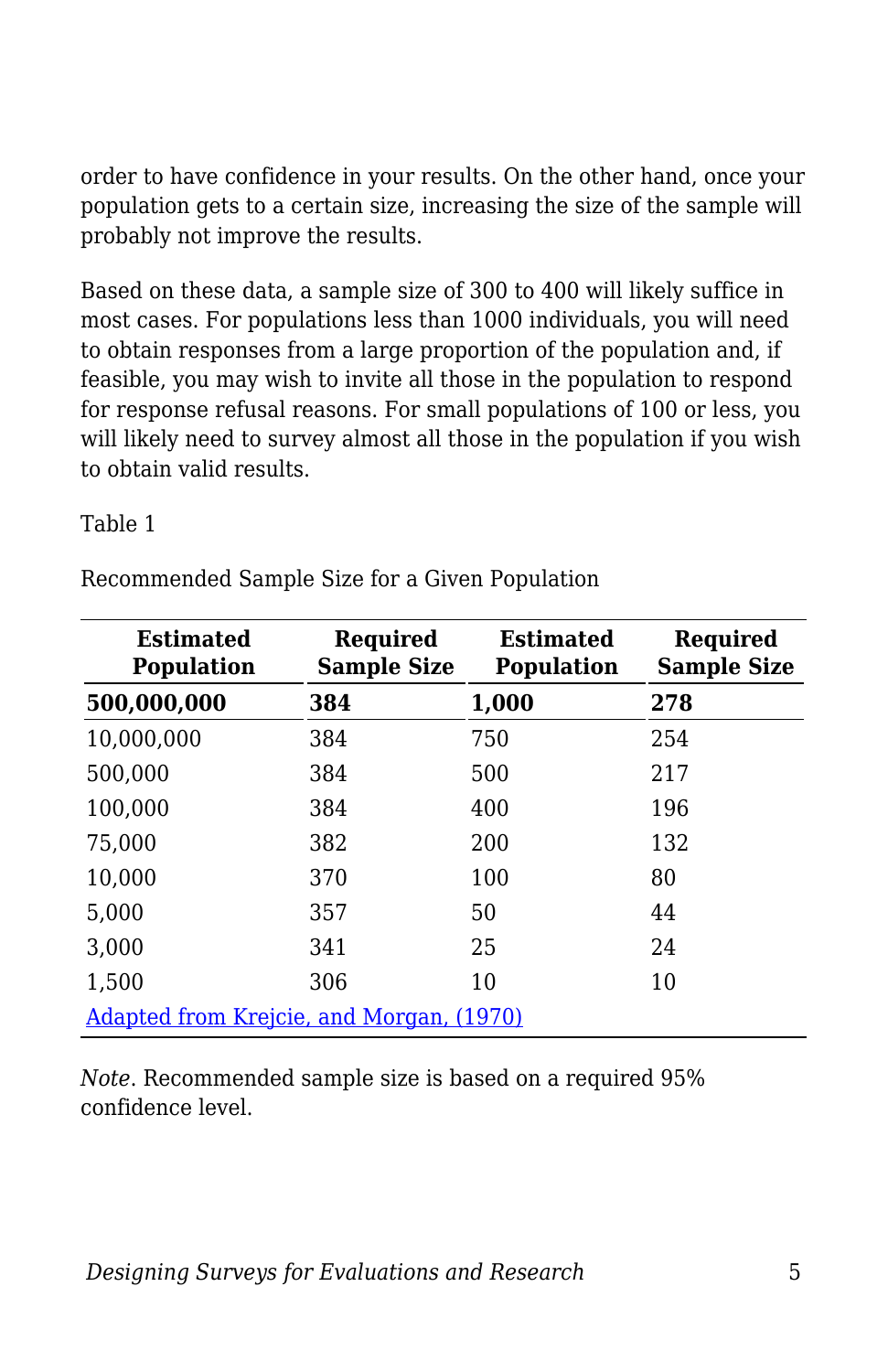### **Factors that Affect Sample Size Requirements**

The basic sample size estimates may need to be adjusted given the purposes for the study and data analysis needs.

- The more homogeneous (i.e., similar or like-minded) the population, the smaller the sample size can be.
- The better the sampling procedures, the smaller the sample can be (noting that some sampling techniques require larger samples to reduce measurement error).
- The more planned comparison breakdowns (i.e., disaggregation of data based on multiple characteristics), the larger the sample needs to be. For example, you may wish to report comparisons between two groups of respondents, with an additional breakdown for each group based on gender and/or various age categories. A larger sample is needed to ensure sufficient numbers in each breakdown category.
- If the survey is to provide data that will be analyzed using sophisticated statistical procedures, additional respondents may be needed to satisfy the requirements of that specific procedure (e.g., a multiple regression or confirmatory factor analysis).
- The sample also needs to be larger if there is a greater likelihood of response refusal. Once you have determined a sample size that will likely produce a representative sample, the formula to calculate a revised estimate that accounts for response refusal requires you to estimate the proportion of invited participants likely to actually respond.

### **Calculating Required Sample Sizes**

Using tables to estimate an appropriate sample size is based on the assumption that the sample needs only be sufficient to provide a representative sample for the population. These approximations also assume you know or can estimate the population size. Using tables to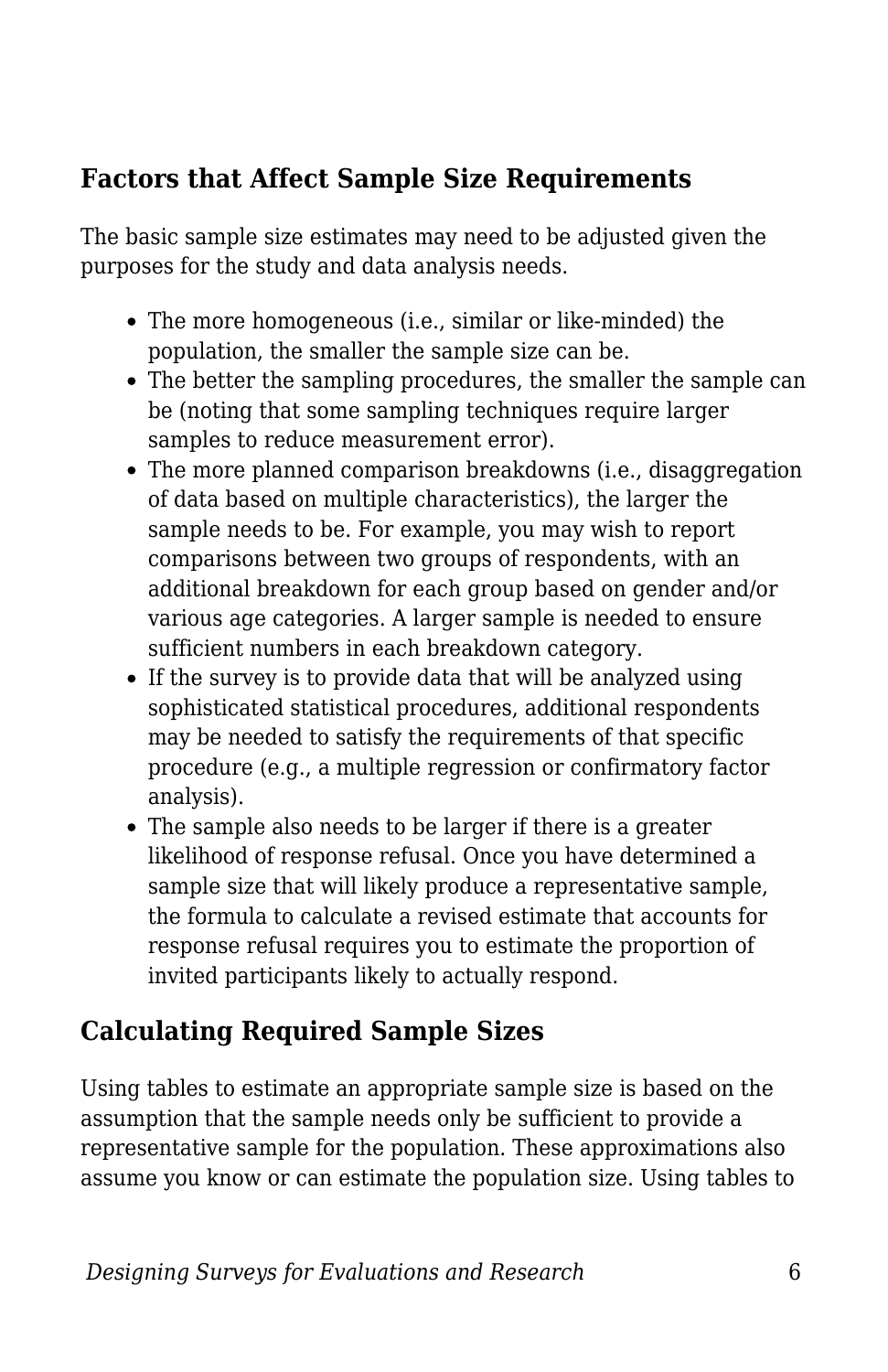determine sample sizes can provide a reasonable estimate, especially when the survey is designed to capture several variables. However, you may need to calculate a sample size for a specific variable based on a particular level of precision, confidence, and variability. In these cases, the sample size calculation will depend on a few considerations (criteria).

#### **Level of Precision (e)**

Sometimes called sampling error, the level of precision indicates how accurate you want the result to be. For example, the results may need to be within a specific confidence interval (e.g., within  $\pm$  5% or within a 95% confidence interval). In this case, we would expect the true value (population parameter) to be within the specified range around the statistic obtained from the survey. In this case, if the precision needed to be ± 5% (a common value because it represents a 95% confidence interval), we would set  $e = 0.05$  to indicate that level of precision.

#### **Risk Level or Confidence Level (z)**

The confidence level is an indication of the risk you are willing to accept that the statistic (i.e., the mean or proportion being measured in the survey) is within a specific distance from the actual population parameter. The risk level (z) is based on the Central Limit Theorem which proves that the mean values of repeated samples drawn from a population are normally distributed. In a normal distribution, we know that 95% of the sample mean values, obtained from repeated samplings, will fall within 1.96 standard deviations of the population's actual mean value (i.e., the population parameter). With this level of confidence, there is only a 5% probability that the sample mean values you obtained will be extreme (out of the ordinary, far from the actual population parameter). In order to lower the risk of getting an extremely erroneous estimate of the population parameter, you would need to choose a higher confidence level (z). For example, if you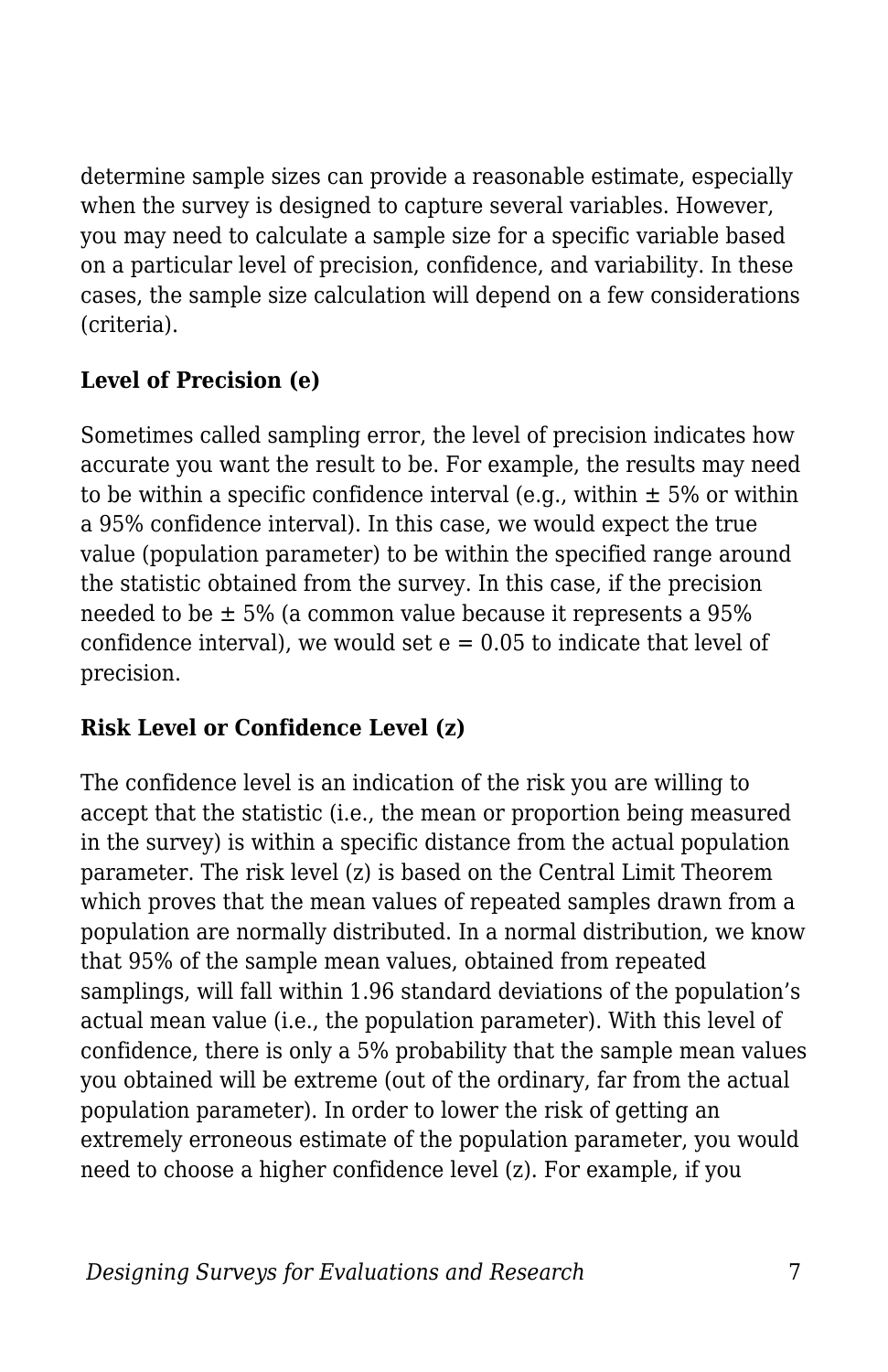wished to lower your risk you could set the confidence level to 99% and set the  $z = 2.58$  to indicate that level of risk. Using a larger confidence level will result in a larger sample size estimate, which lowers the risk that the sample will produce an extreme outlier.

#### Table 2

| <b>Confidence Level</b> | Critical Value (z) |  |
|-------------------------|--------------------|--|
| 80%                     | 1.29               |  |
| 90%                     | 1.65               |  |
| 95%                     | 1.96               |  |
| 99%                     | 2.58               |  |

Common Risk Level Values

#### **Degree of Variability (***p***)**

The variability level is an indication of the expected difference in response values, or prevalence of individuals with a specific characteristic within the population. Variability will range from 0 to 1 with a  $p = 0.50$  representing maximum variability. The more homogenous (similar) the population the less variability there will be in responses. The more heterogeneous (dissimilar) the population, the more variability exists, which requires a larger sample size to obtain a generalizable result. Often, we don't know the amount of variability that is likely to exist. Other times we might anticipate the variability from previous studies or antidotal observations. If the variability is unknown, a common practice is to set *p* = .50 (i.e., maximum variability). This is not necessarily best practice; however, using  $p =$ .50 will produce a conservative (larger) sample size estimate due to the expected dissimilarity of individuals in the population.

Determining the degree of variability is complicated when proportions are not a dichotomous condition. For example, the degree of variability for individuals with red hair can be estimated from

*Designing Surveys for Evaluations and Research* 8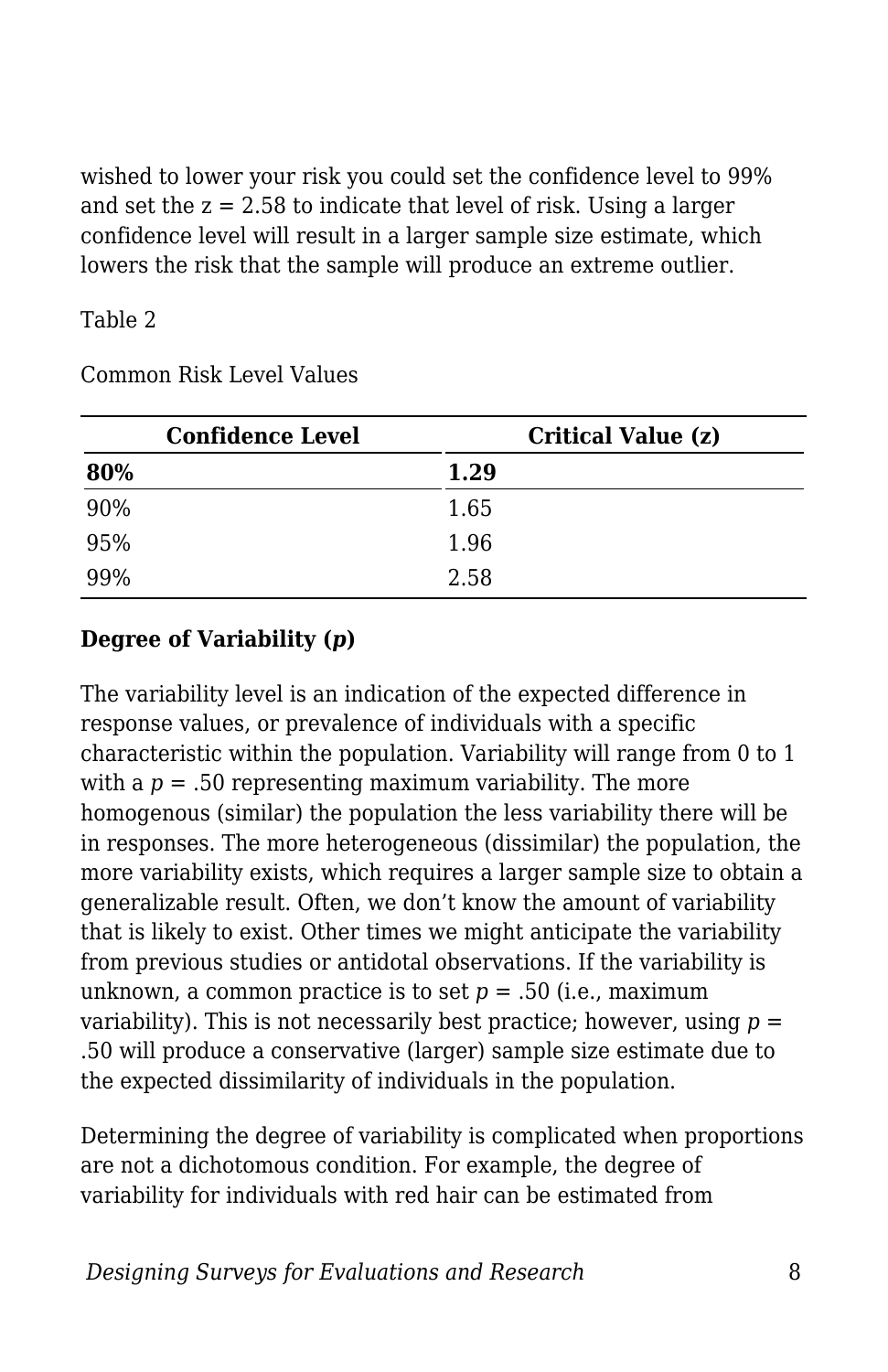previous approximations of those in the population. If 20% of those in the population tend to have red hair, then  $p = 0.20$ . However, when the condition being studied is not a dichotomous choice, determining variability is more difficult. An example of this is the case where you ask people whether they agree with some statement. Often surveys use Likert scales (e.g., *strongly agree*, *agree*, *disagree*, *strongly disagree*) to capture information. Variability in this case is not a dichotomous condition. You can set the variability based on a single condition (e.g., those who strongly agree) but that leaves out those who agree but not strongly. You might need to collapse categories to combine similar conditions (e.g., those who agree or strongly agree). In either case, *p* should represent the expected prevalence of the condition in question.

When an item on a survey is used to measure something that is not a proportion but rather a scale or continuous value, the variability estimates require we use estimates for the variability of the mean. For example, a survey may be used to ascertain the ages or height of individuals in a population, which are both continuous variables. In these cases, *p* represents the expected variability of the mean, not the number (i.e., proportion) of individuals exhibiting a specific condition or characteristic. This is a challenge because we often do not have a good estimate of the population variance. Furthermore, there are often multiple values being obtained from a single survey; depending on which value is used, the sample size determinations can vary widely. If variance is unknown (and cannot be easily estimated), or if there are several continuous- and proportion-based variables being measured in the survey, then the sample size calculation obtained is often simply a guess. For this reason, basing sample size requirement on these types of variables is a challenge and often avoided. Cochran (1977) however suggests you might estimate the variability of a continuous value using one of the following methods.

- Pre-sample the population to obtain an estimate.
- Use values obtained when pilot testing the instrument.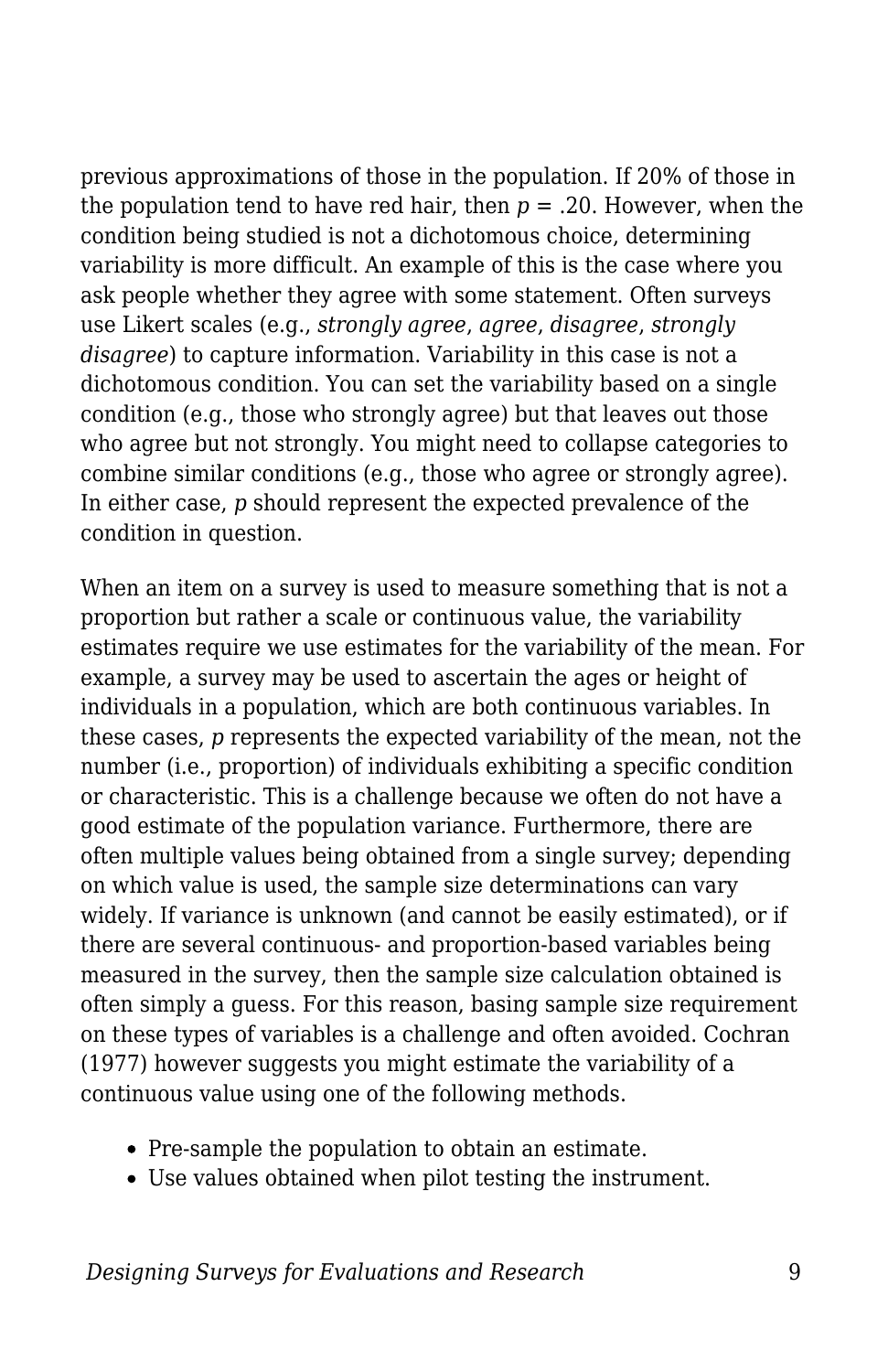- Use variance obtained from previous studies.
- Make an educated guess based on what you know about the population.

#### **Definitions**

Before we consider various ways to calculate potential sample sizes, we should review a few definitions.

A **statistic** is a value obtained from a sample.

A **parameter** is a value obtained from a population.

For example, a survey may be used to determine the proportion of individuals who indicate agreement with a specific stance. Individuals either agree or disagree. If the result is obtained from a sample, it is called a statistic. If the result is obtained from the population, it is called a parameter (sometime referred to as the true value, assuming no measurement error).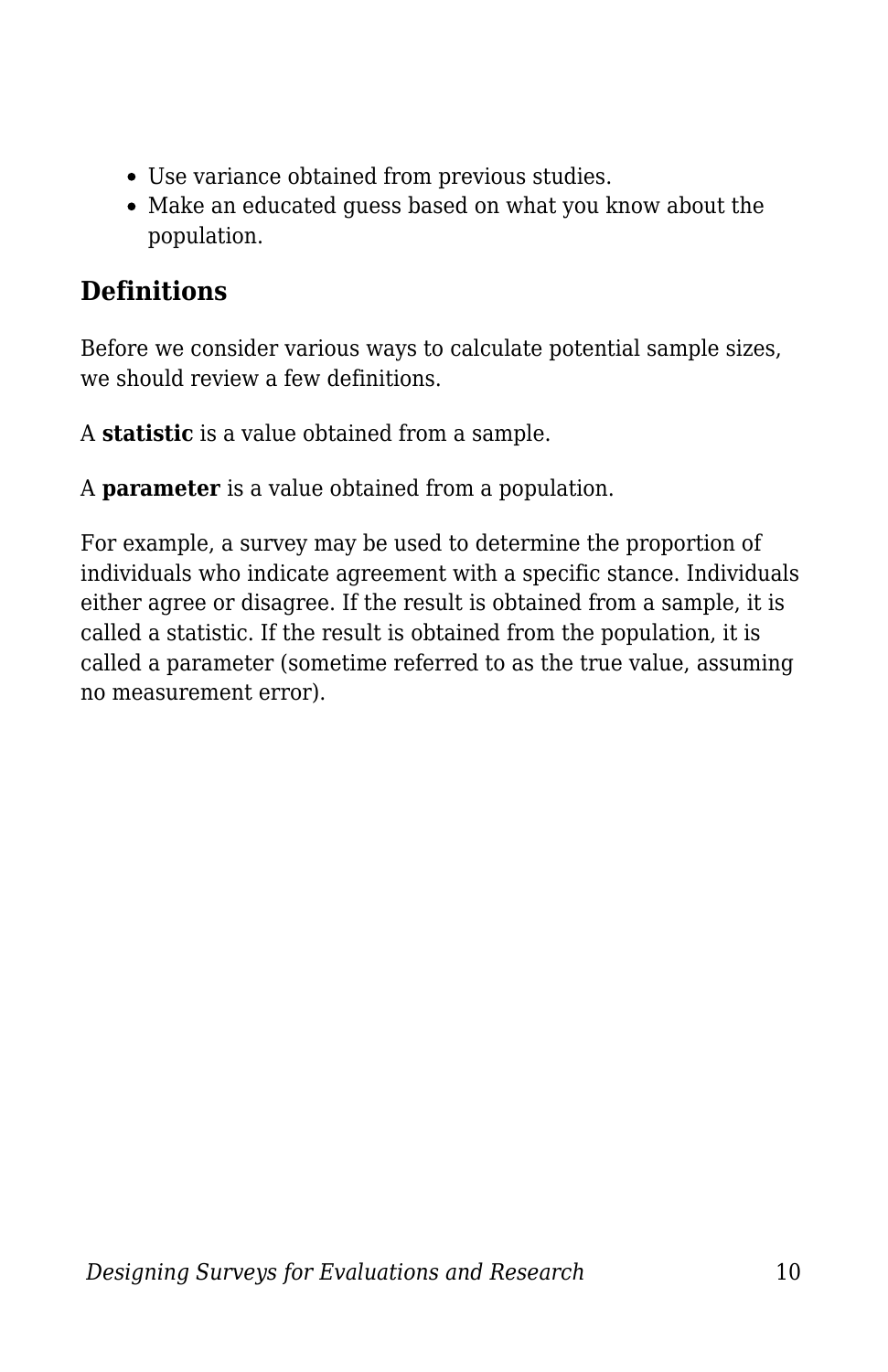#### **Definitions for Variables Required to Complete Sample Size Calculations**

**Sample size (n)** is the estimated size of the sample required to obtain an adequate estimation of the population parameters.

**Population size (N)** is the size (or estimated size) of the population.

**Confidence Level (z)** indicates the risk you are willing to accept that the statistic obtained from a sample will not be very close to the actual population parameter. Using  $z = 1.96$  would indicate a 95% level of confidence is required.

**Degree of Variability (***p***)** indicates the response variance you expect to obtain from individuals in the population. Using *p* = .50 would indicate the maximum amount of variability is likely to occur.

**Level of Precision (e)** indicates the amount of sampling error that would be acceptable. Using  $e = 0.05$  indicates you expect the true value (parameter) for the population to be within  $\pm$  5% of the statistic obtained from the selected sample.

# **Basic Sample Size Formula (Known Population Size)**

The allure of this approach is that you need only two pieces of information—the population size and the desired level of precision (see Yamane, 1967).

# **Calculating Sample Size (Proportions)**

This calculation is used in situations where a single item from a survey is intended to provide context. The formula uses an estimate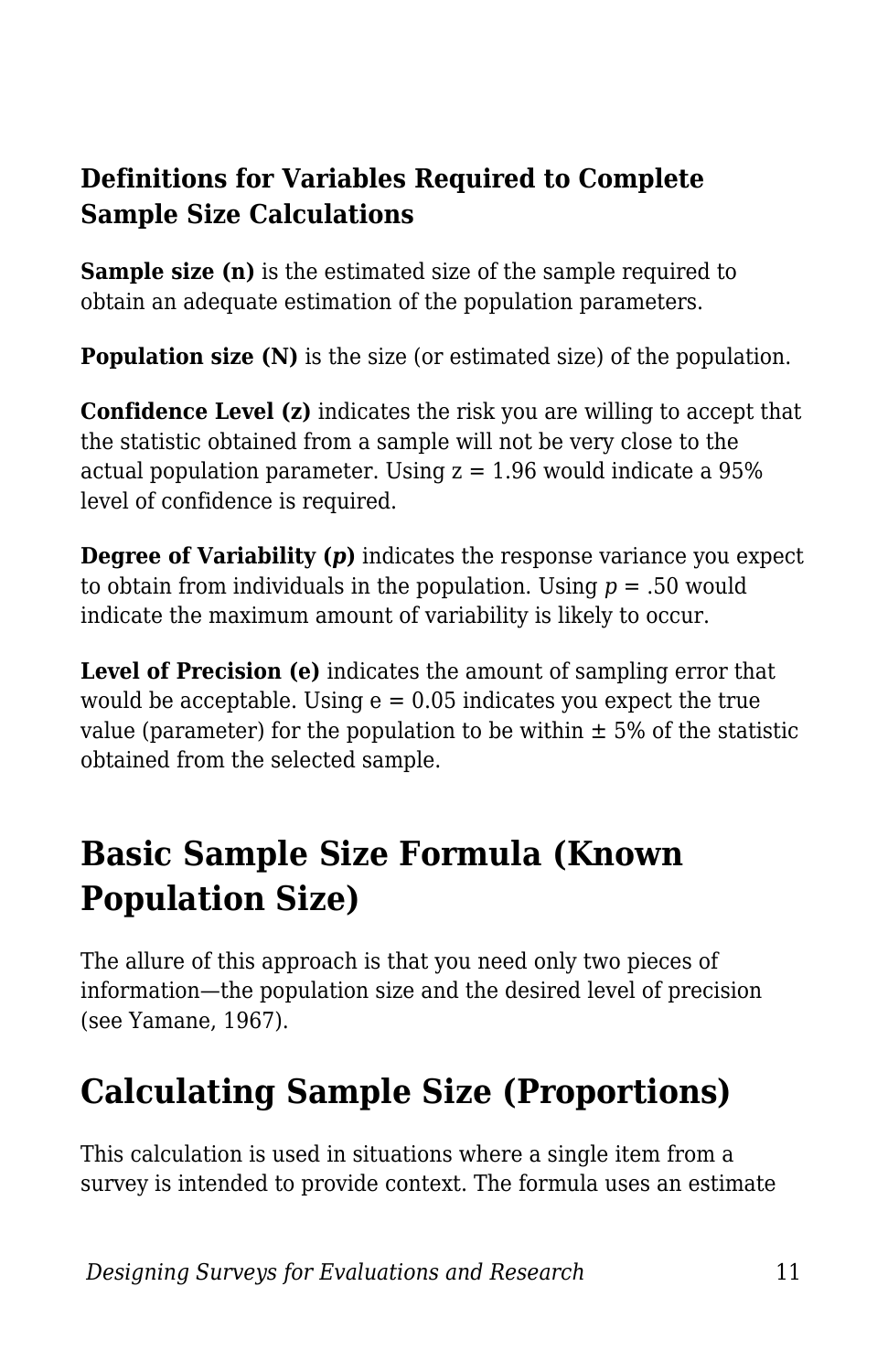for the proportion of individuals who exhibit a specific characteristic or attribute as the basis for the degree of variability expected (see Cochran, 1977; Daniels, 2018; Israel, 1992). For this calculation, the expected degree of variability is considered in addition to the confidence level and level of precision required but does not require the population size to be known.

An adjustment for smaller finite populations is possible if the size of the population is known.

# **Calculating Sample Size (Scale/Continuous Variables)**

One formula that can be used for scale or continuous values employs variance of the mean ( $\sigma^2$ ) instead of variability based on proportions, *p*(1-*p*). Because a good estimate of the population variance is often unavailable, determining sample size using estimates of variability that are based on proportions is frequently preferred (Cochran, 1977).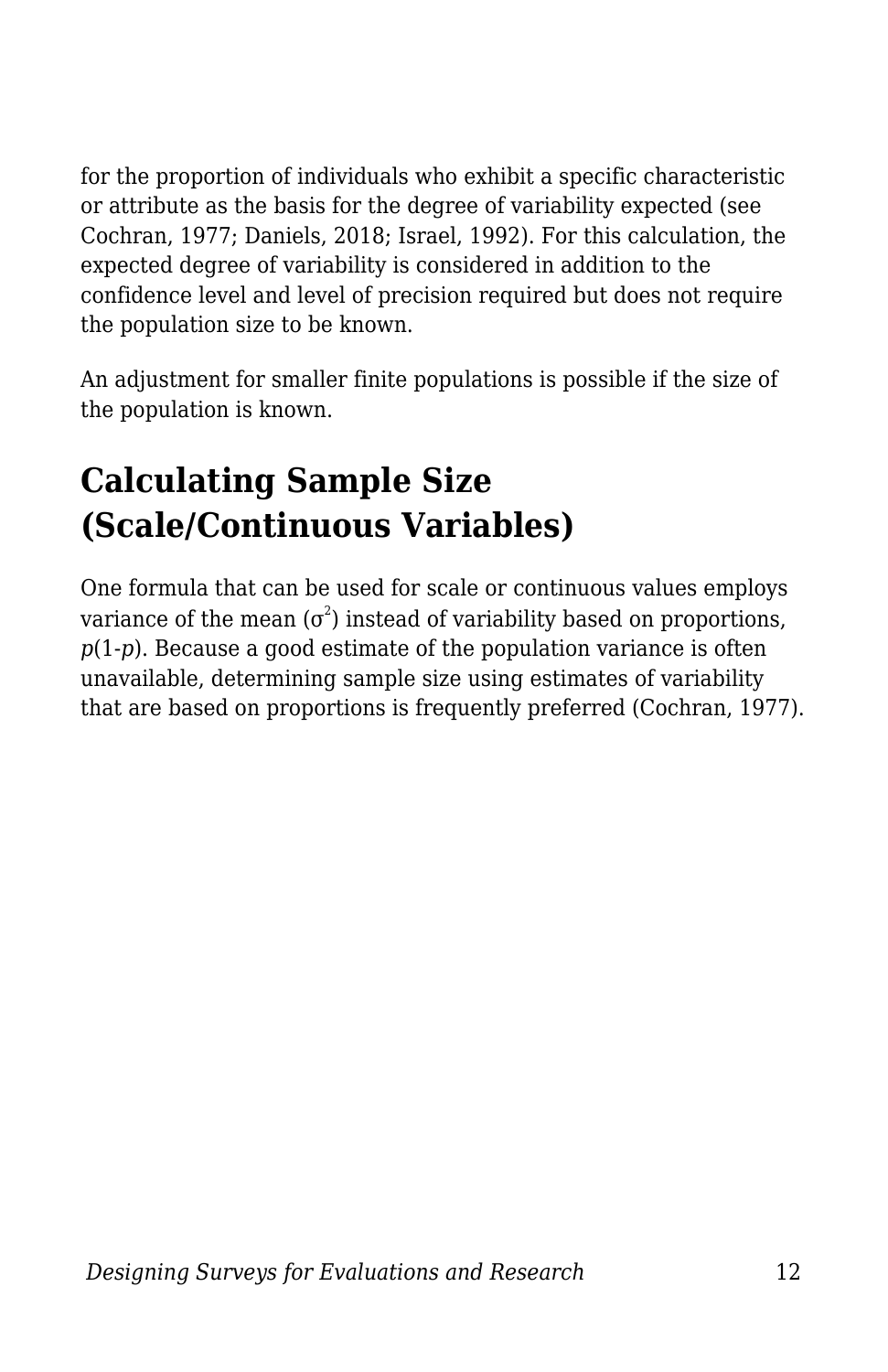### **Determining Sample Size Example**

Returning to the counseling service example from previous chapters, now that we have conceptualized the study, suppose you now want to decide how many first-year undergraduate university students should be surveyed. It is likely that you know how many students are enrolled (say N=5000). Using a table of suggested sample sizes, you would get your answer,  $n = 357$ . This number is based on a 95% confidence interval. Using a simplified formula based on the population mean and level of risk (Yamane, 1967), we would get a similar answer,  $n = 371$ .

Alternatively, you may wish to get a second opinion because you want to determine the proportion of students who exhibit symptoms of depression. With the expectation of a 95% confidence interval, 5% risk level, and based on previous estimates that suggest 40% of students typically suffer from depression, you would get an  $n = 369$ .

Since you know how many students are enrolled, we can adjust this estimate to reflect the population size. Noting however that this may not be appropriate as the population size isn't really that small.

These values are all fairly similar, but it is likely that not all those invited to participate will complete the survey. In fact, from previous experience suppose you believe that only about 25% of those invited to participate will actually complete the survey. Accounting for this, it is reasonable to assume that you will need to send the survey out to over 1,376 students if you hope to obtain the number of responses you need.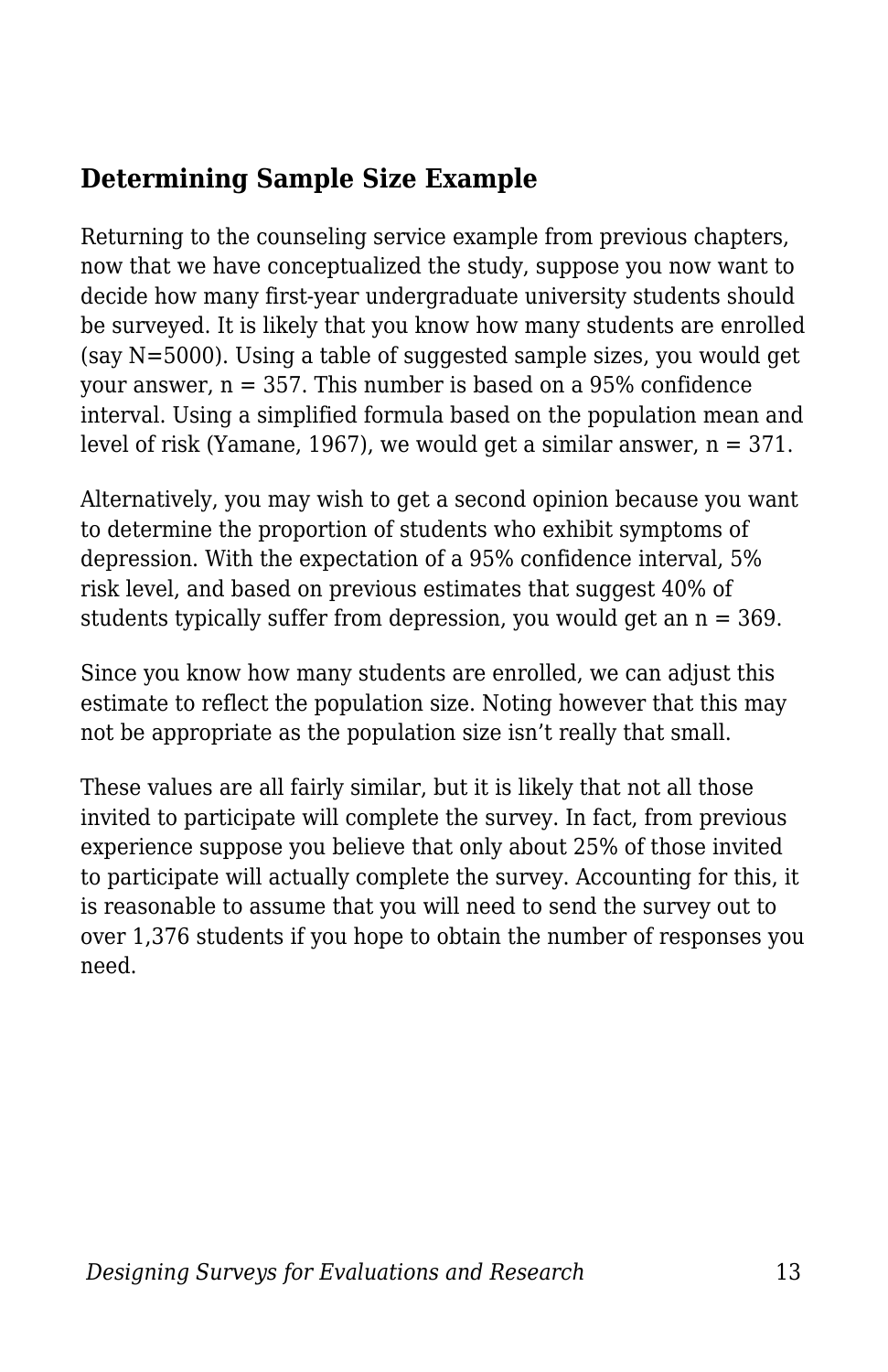#### **Reflection Exercise**

Reflect and be prepared to discuss the following questions after reviewing the sample size example presented above, noting the topic being addressed (prevalence of depression among first-year undergraduates).

How likely do you feel a systematic response refusal pattern might develop? Explain.

Suppose it is likely that the refusal to complete the survey pattern is systematic. Would increasing the sample size help? Why or why not?

What are the benefits and potential limitations for incentivizing participation?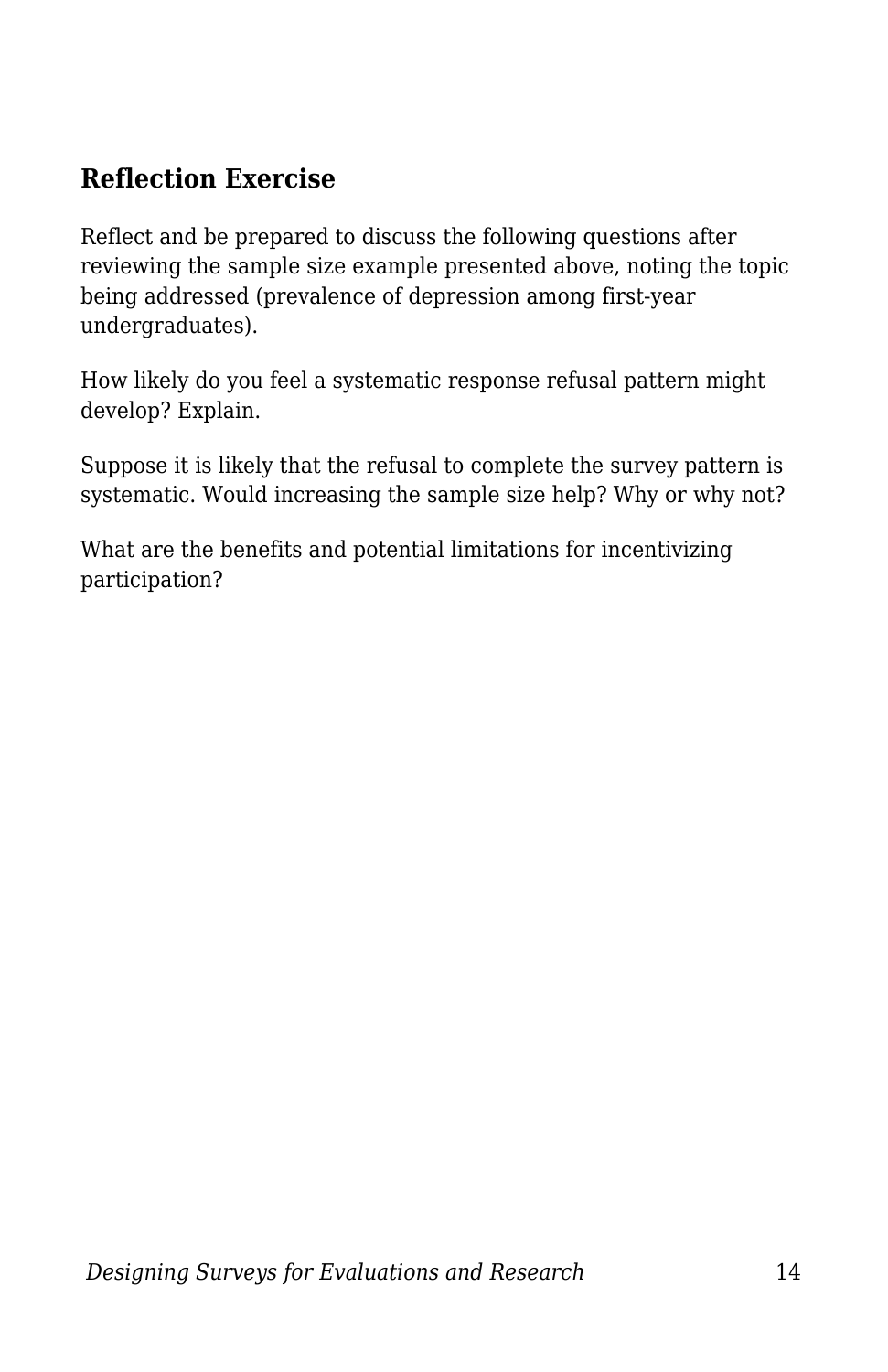#### **Chapter Summary**

- Not all survey research requires sampling. With smaller populations, a census (surveying the entire population) is required. With large populations, a properly selected sample will negate the need for a census.
- When sampling is the best course of action, those in the sample need to adequately represent those in the population. This is called a representative sample.
- Regardless of the sampling techniques used, some sampling error will inevitably occur.
- Sampling error occurs when the sample does not adequately represent the population.
- In addition to inadequate sampling procedures, response refusal can affect whether a sample is a representative sample.
- There are several ways to estimate the sample sized needed to obtain a representative sample; however, several additional factors will influence the required sample size—including characteristics of population and data analysis needs.
- Increasing the size of the sample is almost always preferred to alleviate issues of sampling error and response refusal. However, there are times when getting a larger sample may not be feasible or cost effective.

### **Discussion Questions**

- 1. Explain the benefits and disadvantages of using a sample.
- 2. Explain how survey fatigue affects response refusal. How do these issues affect sampling?
- 3. Explain why oversampling likely will not solve systematic response refusal issues.
- 4. Does setting a lower risk level guarantee the statistic you obtain will equal the population parameter? Explain.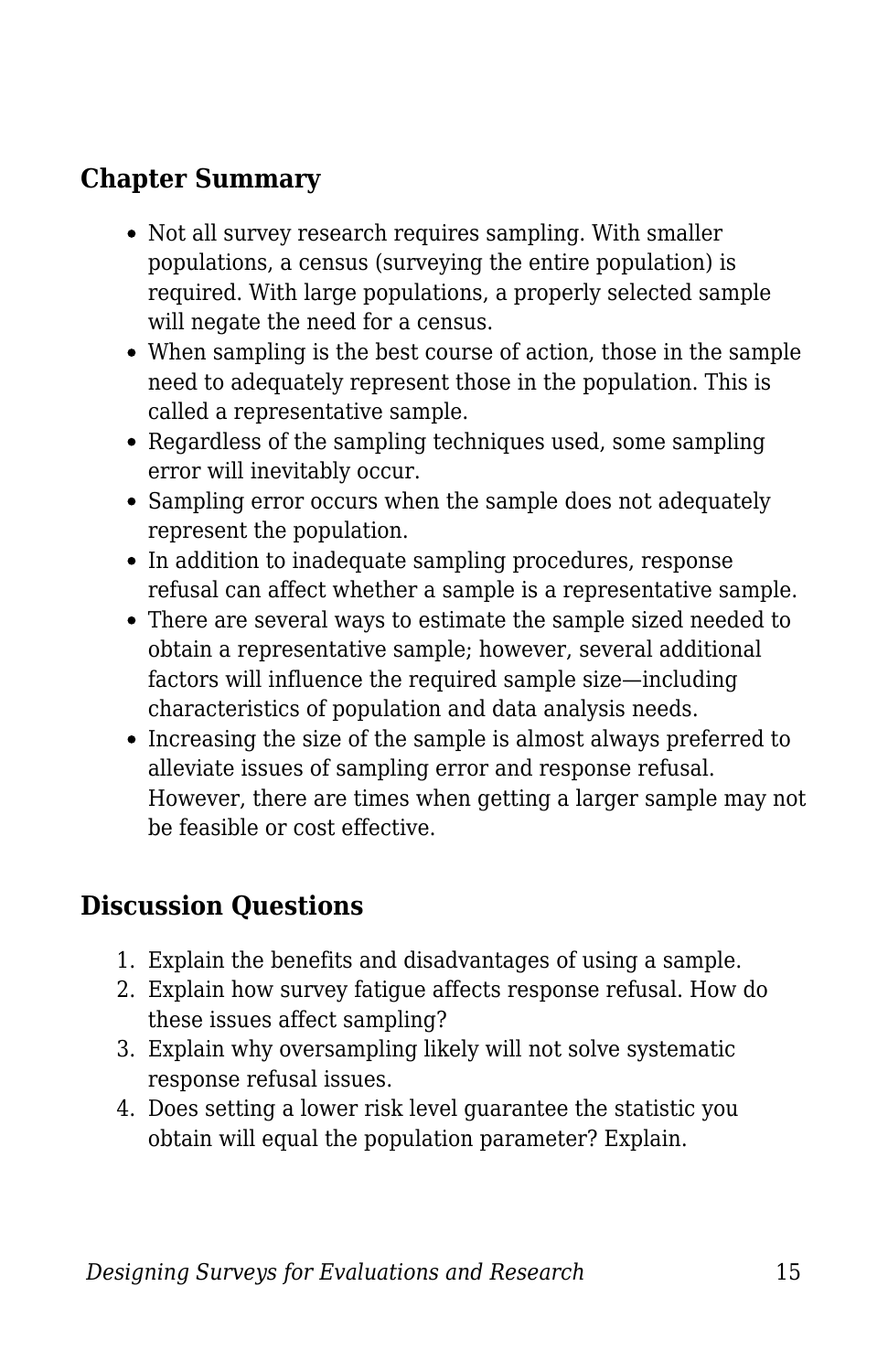### **References**

- Cochran WG (1977). Sampling Techniques, 3rd edition. New York: John Wiley & Sons [Link to ebook](https://archive.org/details/Cochran1977SamplingTechniques_201703/mode/2up)
- Daniel, W. W., & Cross, C. L. (2018). *Biostatistics: a foundation for analysis in the health sciences*. Wiley.
- Israel, G. D. (1992). Determining sample size. [Link to Article](https://www.gjimt.ac.in/wp-content/uploads/2017/10/2_Glenn-D.-Israel_Determining-Sample-Size.pdf)
- Krejcie, R.V. and Morgan, D.W. (1970) Determining Sample Size for Research Activities. *Educational and Psychological Measurement, 30*, 607-610.
- Yamane, T. (1967). Statistics, An Introductory Analysis, 2nd Ed., New York: Harper and Row.